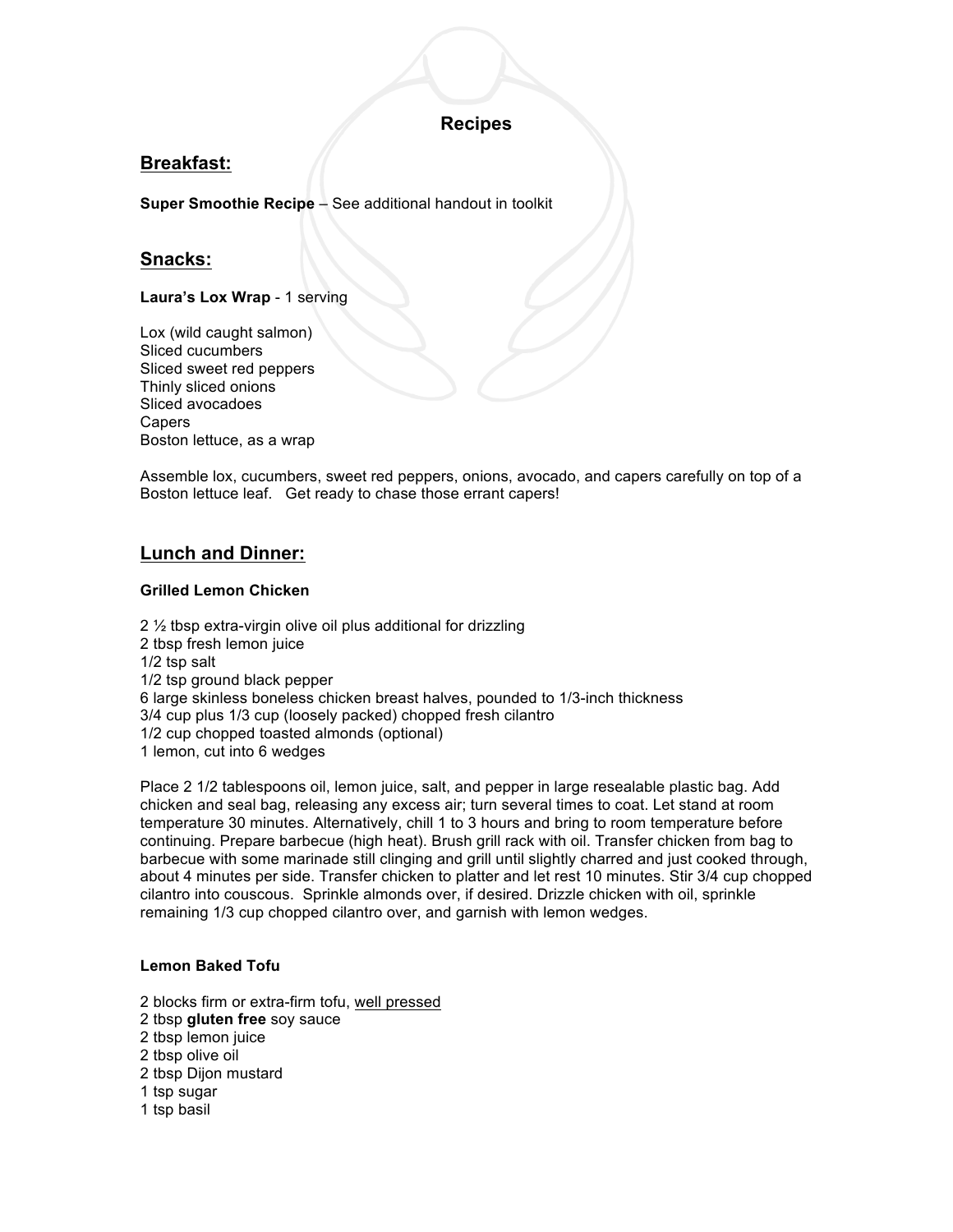1 tsp thyme Salt and pepper to taste

Slice your pressed tofu into ½ inch thick strips. Whisk together all ingredients except for tofu. Transfer to a small shallow pan or zip-lock bag and add tofu, coating well. Allow tofu to marinate for at least 1 hour (the longer the better!), turning to coat well with marinade. Heat oven to 375 degrees. Transfer tofu and marinade to baking dish and bake for 20-25 minutes, turning halfway through and pouring extra marinade over the tofu as needed.

### **Soups and Broths: (It is best that all ingredients be organic when possible)**

### **Chilled Watercress-Spinach Soup** - 4 servings

2 tbsp (1/4 stick) butter

2 cups thinly sliced leeks (white and pale green parts only; about 3 medium)

1 7-to-8-ounce white-skinned potato, peeled, diced

- 3 cups (or more) low-salt chicken broth
- 2 cups (packed) coarsely chopped watercress with some of stems plus small sprigs (for garnish)

1 cup (packed) baby spinach leaves

- 1 1/2 tsp fresh lemon juice
- 2 hard-boiled eggs, peeled, chopped (for garnish)

Melt butter in heavy large saucepan over medium heat. Add leeks and potato; sauté until leeks are slightly softened but not brown, stirring often, about 5 minutes. Add 3 cups broth; bring to boil. Reduce heat, cover, and simmer until vegetables are very tender, 10 to 12 minutes. Add watercress and spinach; stir until wilted, about 1 minute. Cool slightly.

Working with 1 cup at a time, puree soup in blender until smooth. Transfer soup to large bowl. Stir in lemon juice; season with salt and pepper. Chill until cold, about 2 hours. Thin with more broth, if desired. Ladle soup into bowls. Garnish center of each with hard-boiled eggs and small watercress sprigs.

### **Alkaline Broth**

| Pinch of sage                                   |
|-------------------------------------------------|
| 3 carrots                                       |
| 1 small beet, peeled                            |
| 6 small/medium potatoes, unpeeled               |
| $\frac{1}{4}$ cup fresh parsley, finely chopped |
|                                                 |

Wash all vegetables. Do not peel if organic (except beets). Coarsely chop all the vegetables. Cover with water in a non-aluminum pot; add sage. Bring to a boil, reduce heat and allow to simmer, covered, until broth has a rich flavor, about 20 minutes. Strain and drink hot or cold. For a heartier broth, remove ½ veggies, blend in blender or food processor, and return to soup

#### **Bieler Broth (may restore alkaline reserves and improve general liver function)**

| Celery, cut into chunks    | Green Beans                                 |
|----------------------------|---------------------------------------------|
| Spinach                    | Zucchini and yellow squash, cut into chunks |
| 1 generous handful parsley | 1 small handful of cilantro                 |

Wash veggies. Combine equal amounts of the above vegetables and steam in a steamer basket. Make sure the water is below the level of the vegetables. Steam for a few minutes, until vegetables are cooked but still slightly crunchy. Combine vegetables, water, and herbs in a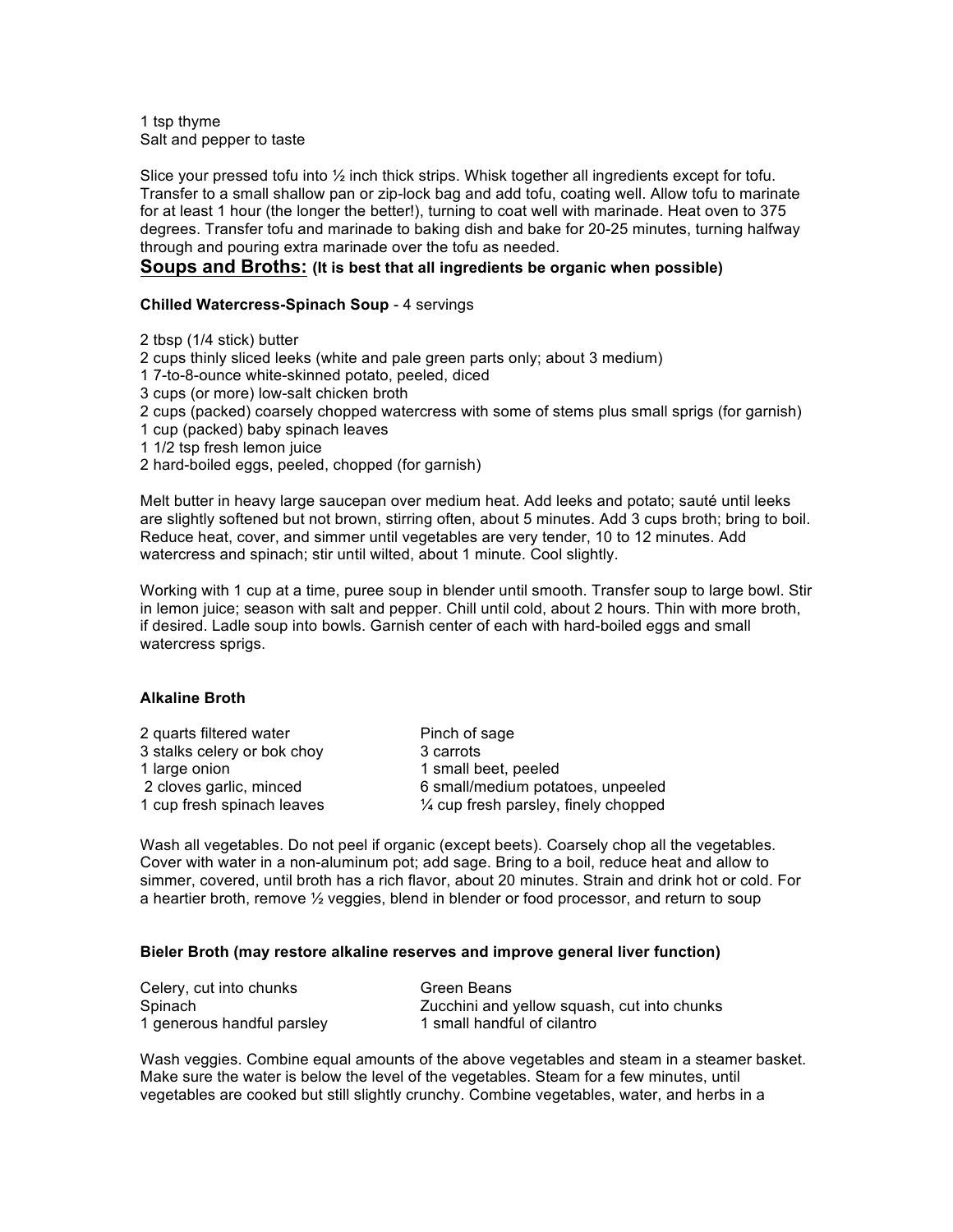blender and puree until smooth to the consistency of pea soup. You may add more water or broth for a thinner consistency, if desired.

### **Borscht**

| 2 cups finely shredded cabbage                                       | 2 cups boiling water     |  |
|----------------------------------------------------------------------|--------------------------|--|
| $\frac{1}{2}$ cup chopped onion                                      | 2 tbsp olive oil         |  |
| 2 tsp caraway seed                                                   | 1 tsp honey, if desired  |  |
| 3 tbsp lemon juice                                                   | Salt and pepper to taste |  |
| 1 pound cooked small beets, peeled, chopped (save the cooking water) |                          |  |
| 1 quart chicken or vegetable stock (wheat-free)                      |                          |  |

Cook the cabbage for ten minutes in boiling, salted water. Cook the onion in the oil for a few minutes, without browning. Drain the beets, saving the cooking liquid, and finely chop. Add the chicken or vegetable stock to the onions. Upon boiling, add the cabbage and its cooking liquid back in. Add the beets, one cup of beet cooking liquid, caraway seeds, honey, salt and pepper to taste. Simmer for ten minutes, skimming carefully. Remove the soup from the heat. Add lemon juice and heat just to the boiling point. Serve with dill weed garnish. Eat soup hot or cold. **Veggie Broth**

| 2 quarts filtered water | 2 cups spinach                  |
|-------------------------|---------------------------------|
| 2 Cups Broccoli         | 3 cups celery stalks            |
| 1 zucchini              | 2 cups red-skinned potato peels |

Chop up all the veggies, place in a pot with the water, bring to a boil, cover and simmer for 20-30 minutes.

Strain the liquid and drink the broth. You can drink this anytime during a cleanse or medical fasting program.

### **Apple Cucumber Juice**

1 large organic cucumber, sliced lengthwise ½ organic apple, cut into chunks several sprigs of parsley

Slice the cucumber and apple to fit the juicer. Use the apple and cucumber to push the parsley through the juicer. Drink immediately for maximum benefit.

## **Salads and Vegetables:**

### **Raspberry Chicken Salad** *- Serves 4*

1 chicken breast, skinned Sea salt and pepper 2 bags prepared mixed greens 2 medium oranges, peeled and sliced 1 pink grapefruit, peeled and sectioned 1 avocado, halved, peeled and sliced 2 green onions, thinly sliced Red raspberries Paul Newman's Own light raspberry and walnut dressing

Trim chicken breast. Grill on each side for 5-7 minutes and remove from the heat. Let stand for 5 minutes then slice into strips. Salt and pepper to taste. Rinse and dry mixed greens and place in a large bowl along with green onion. Lightly dress with raspberry and walnut salad dressing and place on dinner plates. Arrange orange and grapefruit sections, avocado and chicken on top of greens. Drizzle additional salad dressing to taste. Garnish with fresh raspberries and serve. To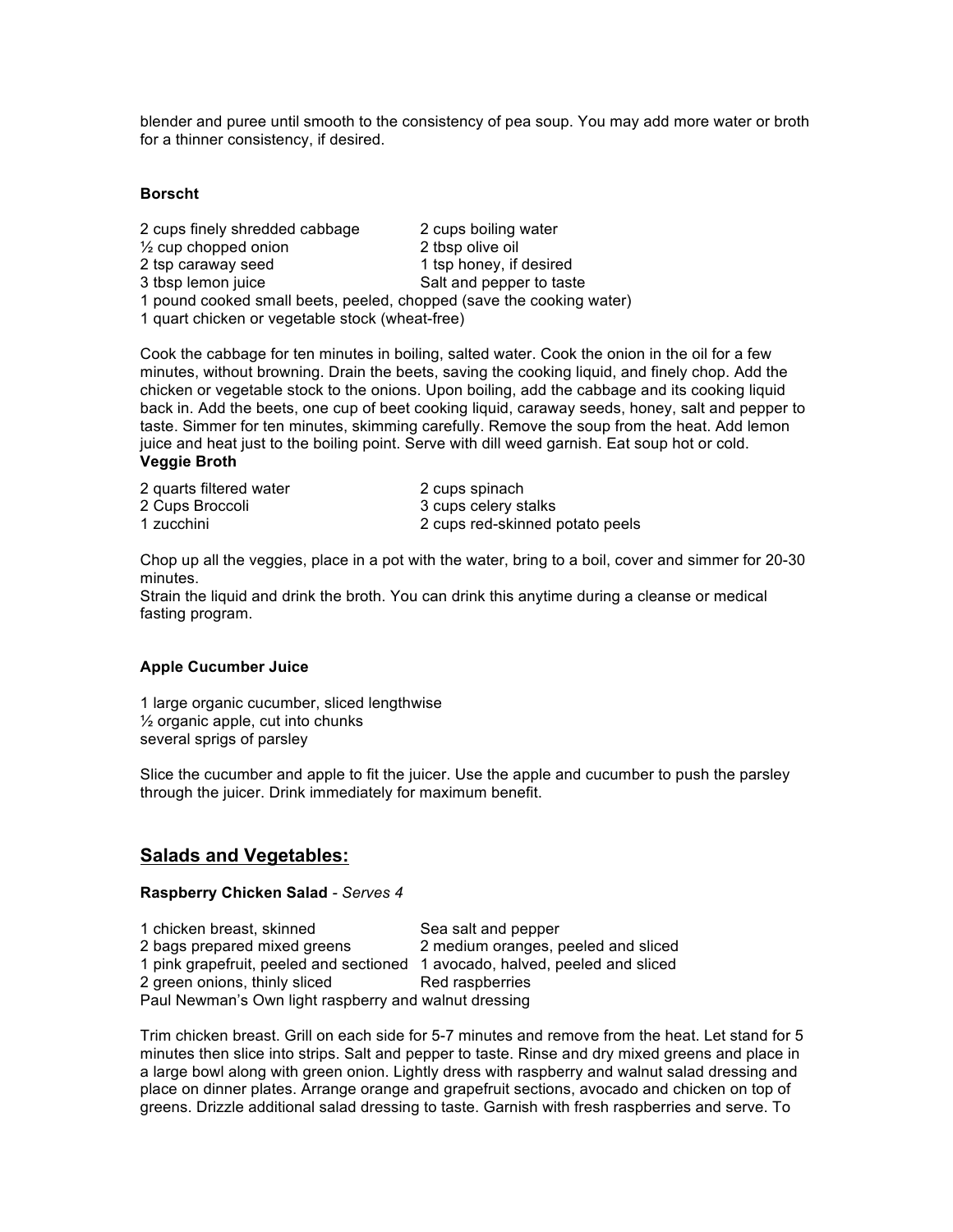make this a vegetarian option: leave out chicken and add garbanzo beans.

**Quinoa Salad**

1/2 cup quinoa 1 cup water 1 tbsp olive oil 1 tbsp lemon juice 2 tbsp orange juice 1 clove garlic, finely minced 2 scallions, thinly sliced 1 tsp grated fresh ginger 2 tbsp raisins 2 tbsp toasted pine nuts 1 orange, peeled and coarsely chopped 1 cup chopped cooked chicken (optional) Salt and pepper

In a strainer rinse the quinoa under running water and drain. Combine the quinoa and water in a saucepan and bring to a boil. Reduce the heat to low, cover and simmer until all the water is absorbed. In a large bowl combine the remaining ingredients and season with salt and pepper. Stir in the quinoa and mix well. Serve chilled or at room temperature.

#### **Chickpea, Beet and Citrus Salad** - *Makes 4 servings*

2 naval oranges 2 tangerines

- 1 cup peeled and shredded raw beets
- 1 15-ounce can chickpeas, drained and rinsed

Dressing: 1/2 tsp lemon zest 1 tbsp fresh lemon juice I/2 tsp orange zest 1 tbsp fresh orange juice 1/2 tsp tangerine zest 1 tbsp fresh tangerine juice 1 tbsp champagne or white wine vinegar 1 garlic clove, pressed 1/2 cup extra virgin olive oil 3-4 hearts of romaine, shredded 1/4 cup sesame seeds, preferably black

Cut a disk off the top and bottom of each orange, slicing through the colored peel and white pith to expose the flesh. Next, cut downward, following the contours of the fruit, to remove the skin and pith, thereby exposing the orange flesh. Repeat until all the skin is cut away. Cut the orange crosswise into slices, and then into bite- sized pieces. Add the oranges to the bowl. Cut the tangerines the same way, and add to the bowl with the oranges. Stir in the beets, chickpeas, and olives and set aside.

For the dressing, whisk together the lemon zest and juice, the orange zest and juice, the tangerine zest and juice, the vinegar, and garlic. Add the olive oil gradually, whisking thoroughly to combine. Divide the romaine onto plates, top with the chickpea mixture and drizzle with dressing. Sprinkle with sesame seeds and serve.

#### **Aduki Bean and Rice Salad** - 4 servings

1 1/2 cups water 1 cup brown basmati rice, washed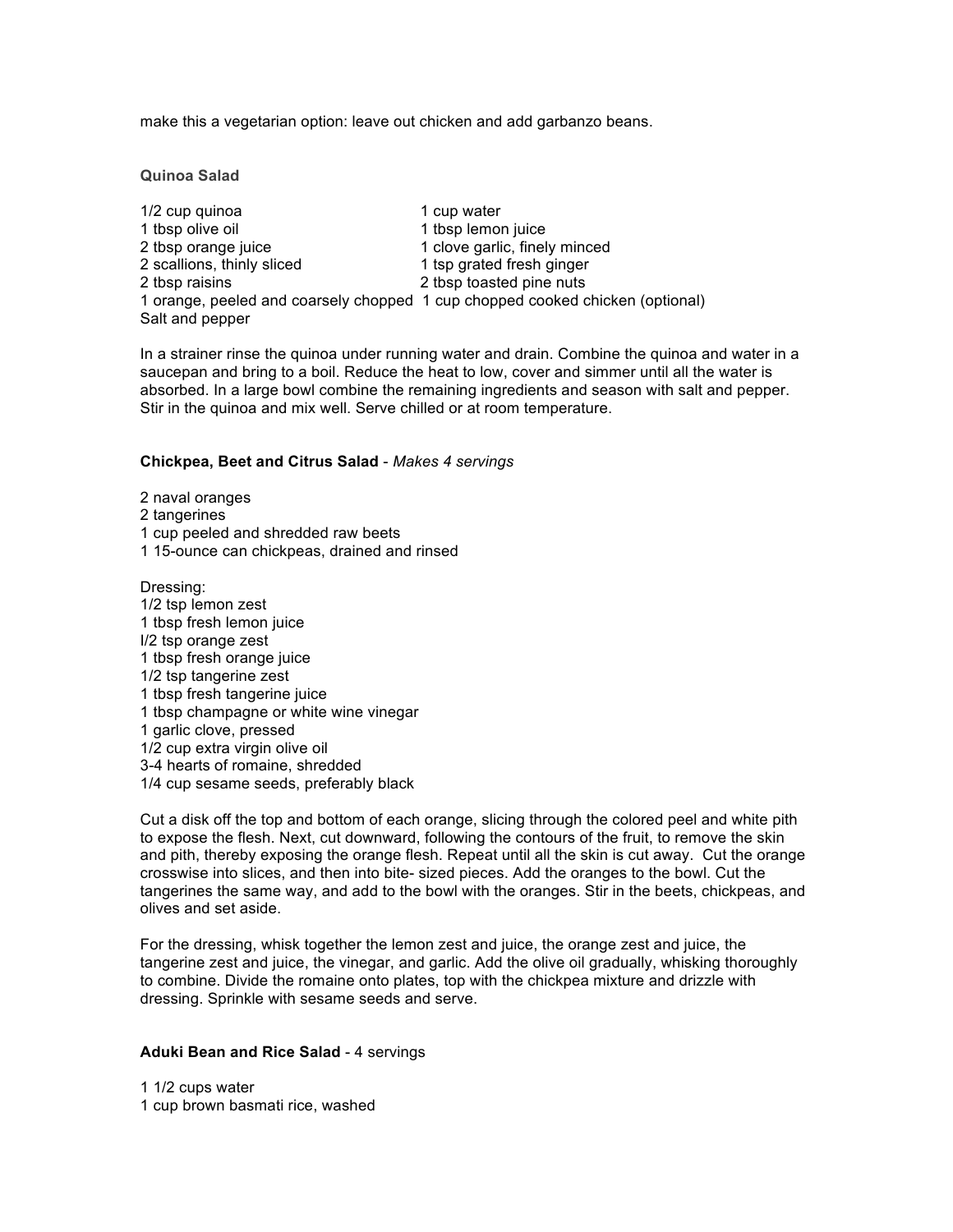2 tbsp unrefined sesame oil 1 tbsp grated ginger 2 garlic cloves, minced 1/2 cup carrot, small diced 1/2 cup red bell pepper, small diced 1/2 cup celery, small dice (optional) 1/2 cup scallions, whites and greens, thinly sliced 3 tbsp chopped fresh cilantro (optional) 1 15-ounce can aduki beans, drained and rinsed or l/2 cup dried beans (see note below) Dressing:

2 tbsp fresh lime juice 2 tbsp honey 1 tbsp sesame seeds, toasted 1/8 tsp toasted sesame oil 1 tbsp gluten-free tamari or gluten-free shoyu 1 tbsp water

2 tsp mellow miso

Bring water to a boil in a small pot and add the rice. Reduce heat to a simmer and cook covered for 30 minutes, or until rice is completely tender. Fluff the rice with a fork and reserve. Heat the oil in a medium skillet. Add the ginger and garlic and sauté for one minute over medium heat. Add the carrot and saute for 2 more minutes, then add the red pepper and continue to cook until soft. Place the mixture in a large bowl. Add the rice, celery, scallions, cilantro and beans, mixing gently until well combined.

Make the dressing: Whisk all the dressing ingredients together in a small bowl until well combined and pour onto the salad, and stir to coat thoroughly. Serve immediately or refrigerate for serving later.

TIPS: Chose gluten-free tamari or shoyu if you are gluten-sensitive/intolerant. If you are using dried Aduki beans start those cooking first. They do not need to be soaked. (Clean and sort  $\frac{1}{2}$ cup of Aduki beans and add to 3 cups of boiling water with a bay leaf or a one inch piece of Kombu. Reduce the heat and let simmer for about 30 minutes or until beans are tender. Drain and set aside.

#### **Grilled Summer Vegetables with Harissa Dressing**

1/2 cup plus 3 tbsp extra-virgin olive oil 2 tbsp fresh lemon juice 2 tsp harissa powder 1 red bell pepper, quartered, seeded 1-1½ -pound eggplant, trimmed, cut crosswise into 1/2-inch-thick rounds 4 medium zucchini, halved lengthwise, then crosswise 6 large green lettuce leaves 3 tbsp chopped fresh cilantro Lemon wedges (for garnish)

*Harissa* powder is a spice blend sold at Middle Eastern markets, specialty foods stores, and online at wholespice. com. If unavailable, combine 2 teaspoons ground coriander; 1 1/2 teaspoons ancho chile powder; 1 teaspoon each garlic powder, paprika, and cumin; 1/2 teaspoon salt; and 1/4 teaspoon cayenne pepper.

Whisk 1/2 cup oil, lemon juice, and harissa in medium bowl. Season dressing with salt.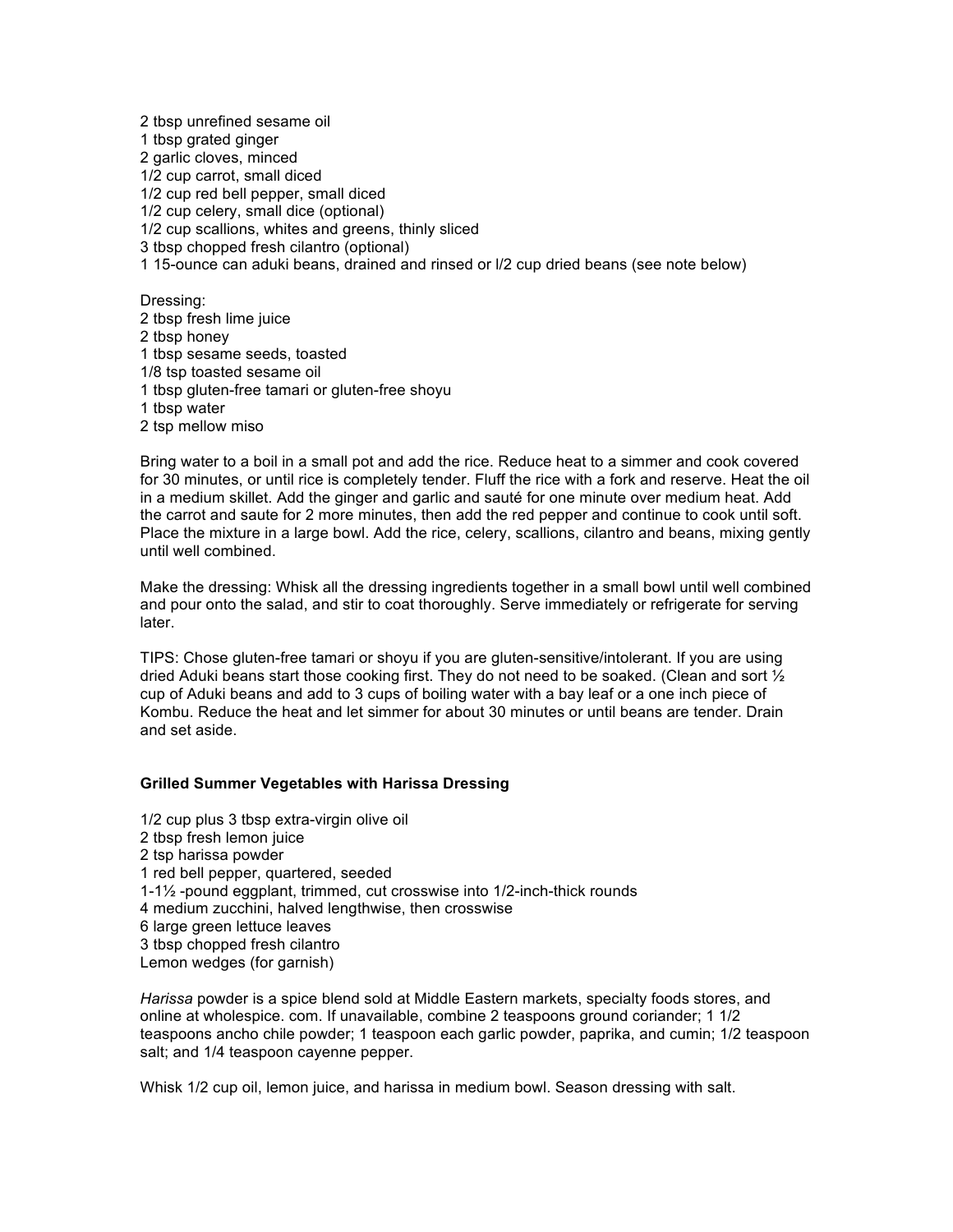Prepare barbecue (high heat). Grill bell pepper quarters, skin side down, until skin is blackened all over (do not turn). Reduce heat to medium (if using gas grill) or let coals cool slightly (if using charcoal grill). Pour remaining 3 tablespoons oil onto rimmed baking sheet. Place eggplant rounds and zucchini on prepared sheet; turn to coat.

Sprinkle vegetables with salt and pepper. Grill until charred in spots and cooked through, turning occasionally, about 10 minutes. Return vegetables to same sheet. Peel peppers.

#### **DO AHEAD** *Dressing and vegetables can be made 2 hours ahead. Let stand at room temperature. This frees up room on the grill for whatever meat you are grilling (lamb would be delicious with the vegetables)*

Line platter with lettuce. Cut eggplant rounds crosswise in half; arrange in concentric circles atop outside edge of lettuce, leaving center empty. Cut bell pepper and zucchini into 1-inch pieces; mound in center. Drizzle some of dressing over. Sprinkle with cilantro. Serve with lemon wedges; pass additional dressing.

**Simple Salad Dressing** - 2-3 servings Author: Metagenics Detox Patient Guide

Whisk or shake in a jar:

¼ cup olive oil 1-2 tbsp apple cider vinegar ¼ tsp dry mustard Salt, pepper, and herbs to taste

**Refrigerate** 

## **Grains and Breads:**

### **Gluten-Free Corn Bread** - *Makes 10 slices*

2/3 cup rice milk 1 tbsp. apple cider vinegar 3/4 cup Bob's Red Mill gluten-free all-purpose baking flour 1/2 cup cornmeal 1/2 cup corn flour 2 tsp baking powder 1 tsp baking soda 1 tsp xanthan gum 1 tsp salt 1/2 cup coconut oil , plus more for the pan 1/3 cup agave nectar 1/3 cup homemade applesauce or store-bought unsweetened applesauce 2 tsp pure vanilla extract

Preheat the oven to 325°F. Lightly grease a 7x4x3-inch loaf pan with oil.

Pour the rice milk and apple cider vinegar into a small bowl, but do not stir; set aside to develop into